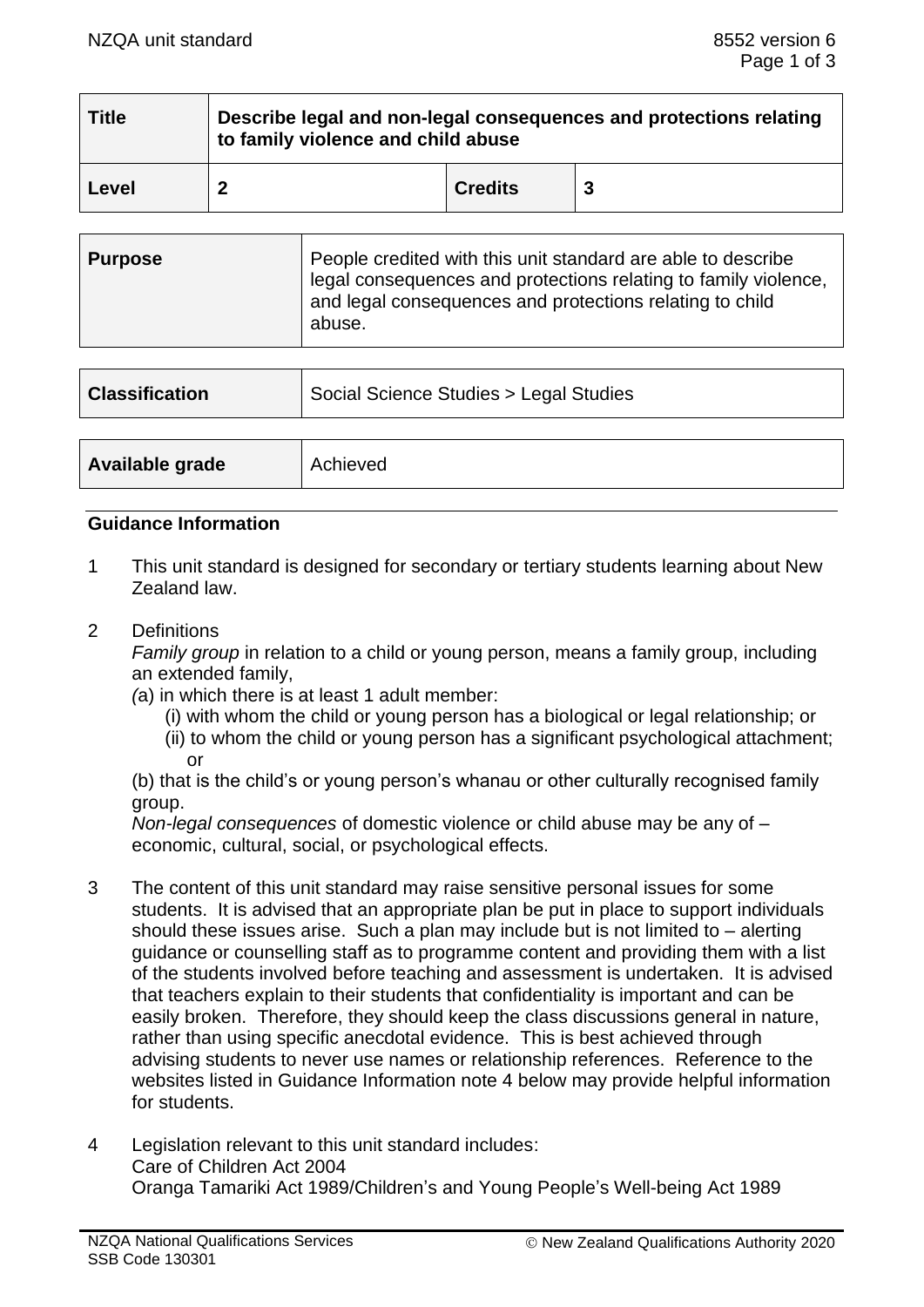Crimes Act 1961 Family Violence Act 2018.

5 Useful references for this unit standard include but are not limited to: Youth Law Aotearoa website – [http://www.youthlaw.co.nz](http://www.youthlaw.co.nz/) Oranga Tamariki Ministry for Children website – [https://www.orangatamariki.govt.nz](https://www.orangatamariki.govt.nz/) Youthline Freephone 0800 376 633, and website – <https://www.youthline.co.nz/> The Law Foundation New Zealand website – [https://www.lawfoundation.org.nz](https://www.lawfoundation.org.nz/) Community Law website – [https://communitylaw.org.nz/community-law](https://communitylaw.org.nz/community-law-manual/chapter-14-family-violence-and-elder-abuse/family-violence-and-elder-abuse/)[manual/chapter-14-family-violence-and-elder-abuse/family-violence-and-elder-abuse/](https://communitylaw.org.nz/community-law-manual/chapter-14-family-violence-and-elder-abuse/family-violence-and-elder-abuse/) New Zealand Legislation website – [http://legislation.govt.nz/.](http://legislation.govt.nz/)

# **Outcomes and performance criteria**

## **Outcome 1**

Describe legal and non-legal consequences, and protections relating to family violence.

Range Family Violence Act 2018.

### **Performance criteria**

1.1 Types of family violence are described in terms of the signs.

Range family violence in relation to – psychological, physical, sexual.

- 1.2 Non-legal consequences of family violence are described for each of the perpetrator of family violence and the victim(s).
- 1.3 Legal protections available to the victim(s) are described.

Range protection order, property order, non-violence programmes.

- 1.4 Services which can assist adults living in violent family relationships are described in terms of assistance available.
	- Range services in relation to two of but not limited to New Zealand Police, non-government organisations.

# **Outcome 2**

Describe legal and non-legal consequences, and protections relating to child abuse.

Range Oranga Tamariki Act 1989/Children's and Young People's Well-being Act 1989.

### **Performance criteria**

2.1 Types of child abuse are described.

Range types of abuse include – physical, emotional, sexual, neglect.